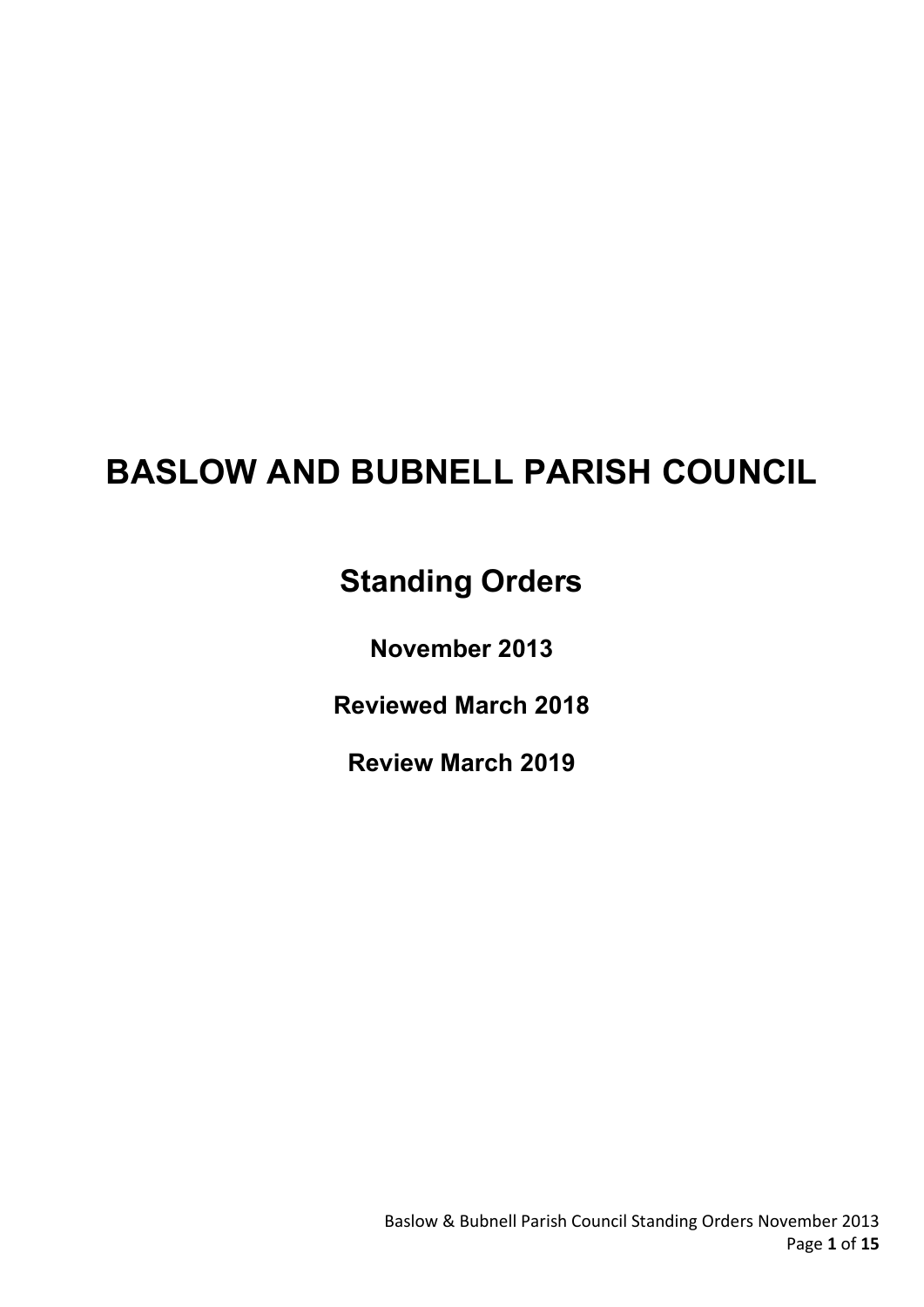# List of Baslow and Bubnell Parish Council standing orders

| 1.  | Rules of debate at meetings                                                            | 4  |
|-----|----------------------------------------------------------------------------------------|----|
| 2.  | Disorderly conduct at meetings                                                         | 5  |
| 3.  | Meetings generally                                                                     | 5  |
| 4.  | Committees and sub-committees                                                          | 7  |
| 5.  | Ordinary council meetings                                                              | 8  |
| 6.  | Extraordinary meetings of the council and committees<br>and sub-committees             | 9  |
| 7.  | <b>Previous resolutions</b>                                                            | 9  |
| 8.  | Voting on appointments                                                                 | 9  |
| 9.  | Motions for a meeting that require written notice<br>to be given to the Proper Officer | 10 |
| 10. | Motions at a meeting that do not require written notice                                | 10 |
| 11. | Handling confidential or sensitive information                                         | 10 |
| 12. | <b>Draft minutes</b>                                                                   | 11 |
| 13. | Code of conduct and dispensations                                                      | 11 |
| 14. | Code of conduct complaints                                                             | 12 |
| 15. | Proper Officer                                                                         | 12 |
| 16. | Responsible Financial Officer                                                          | 13 |
| 17. | Accounts and accounting statements                                                     | 13 |
| 18. | Financial controls and procurement                                                     | 14 |
| 19. | Handling staff matters                                                                 | 15 |
| 20. | Requests for information                                                               | 15 |
| 21. | Relations with the press/media                                                         | 15 |
| 22. | Execution and sealing of legal deeds                                                   | 16 |
| 23. | Communicating with District and County or<br>Unitary councillors                       | 16 |
| 24. | Restrictions on councillor activities                                                  | 16 |
| 25. | Standing orders generally                                                              | 16 |

Baslow & Bubnell Parish Council Standing Orders November 2013 Page 2 of 15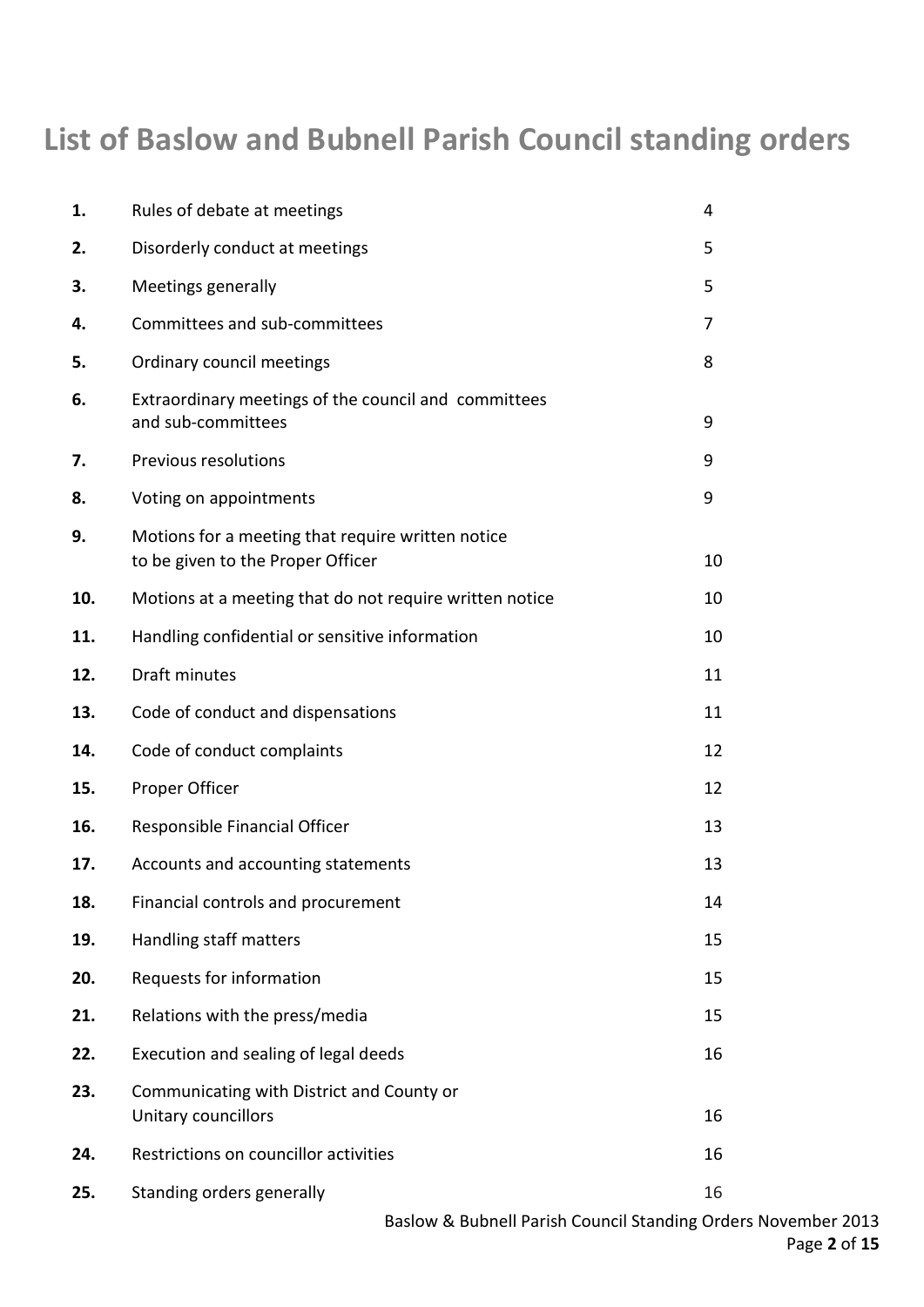# 1. Rules of debate at meetings

- a Motions on the agenda shall be considered in the order that they appear unless the order is changed at the discretion of the chairman of the meeting.
- b A motion (including an amendment) shall not be progressed unless it has been moved and seconded.
- c A motion on the agenda that is not moved by its proposer may be treated by the chairman of the meeting as withdrawn.
- d If a motion (including an amendment) has been seconded, it may be withdrawn by the proposer only with the consent of the seconder and the meeting.
- e An amendment is a proposal to remove or add words to a motion. It shall not negate the motion.
- f If an amendment to the original motion is carried, the original motion becomes the substantive motion upon which further amendment(s) may be moved.
- g An amendment shall not be considered unless early verbal notice of it is given at the meeting and, if requested by the chairman of the meeting, is expressed in writing to the chairman.
- h A councillor may move an amendment to his own motion if agreed by the meeting. If a motion has already been seconded, the amendment shall be with the consent of the seconder and the meeting.
- i If there is more than one amendment to an original or substantive motion, the amendments shall be moved in the order directed by the chairman.
- j Subject to standing order 1(k) below, only one amendment shall be moved and debated at a time, the order of which shall be directed by the chairman of the meeting.
- k One or more amendments may be discussed together if the chairman of the meeting considers this expedient but each amendment shall be voted upon separately.
- l A councillor may not move more than one amendment to an original or substantive motion.
- m The mover of an amendment has no right of reply at the end of debate on it.
- n Where a series of amendments to an original motion are carried, the mover of the original motion shall have a right of reply either at the end of debate of the first amendment or at the very end of debate on the final substantive motion immediately before it is put to the vote.
- o Unless permitted by the chairman of the meeting, a councillor may speak once in the debate on a motion except:
	- i. to speak on an amendment moved by another councillor;
	- ii. to move or speak on another amendment if the motion has been amended since he last spoke;
	- iii. to make a point of order;
	- iv. to give a personal explanation; or
	- v. in exercise of a right of reply.
- p During the debate of a motion, a councillor may interrupt only on a point of order or a personal explanation and the councillor who was interrupted shall stop speaking. A councillor raising a point of order shall identify the standing order which he considers has been breached or specify the other irregularity in the proceedings of the meeting he is concerned by.
- q A point of order shall be decided by the chairman of the meeting and his decision shall be final.
- r When a motion is under debate, no other motion shall be moved except: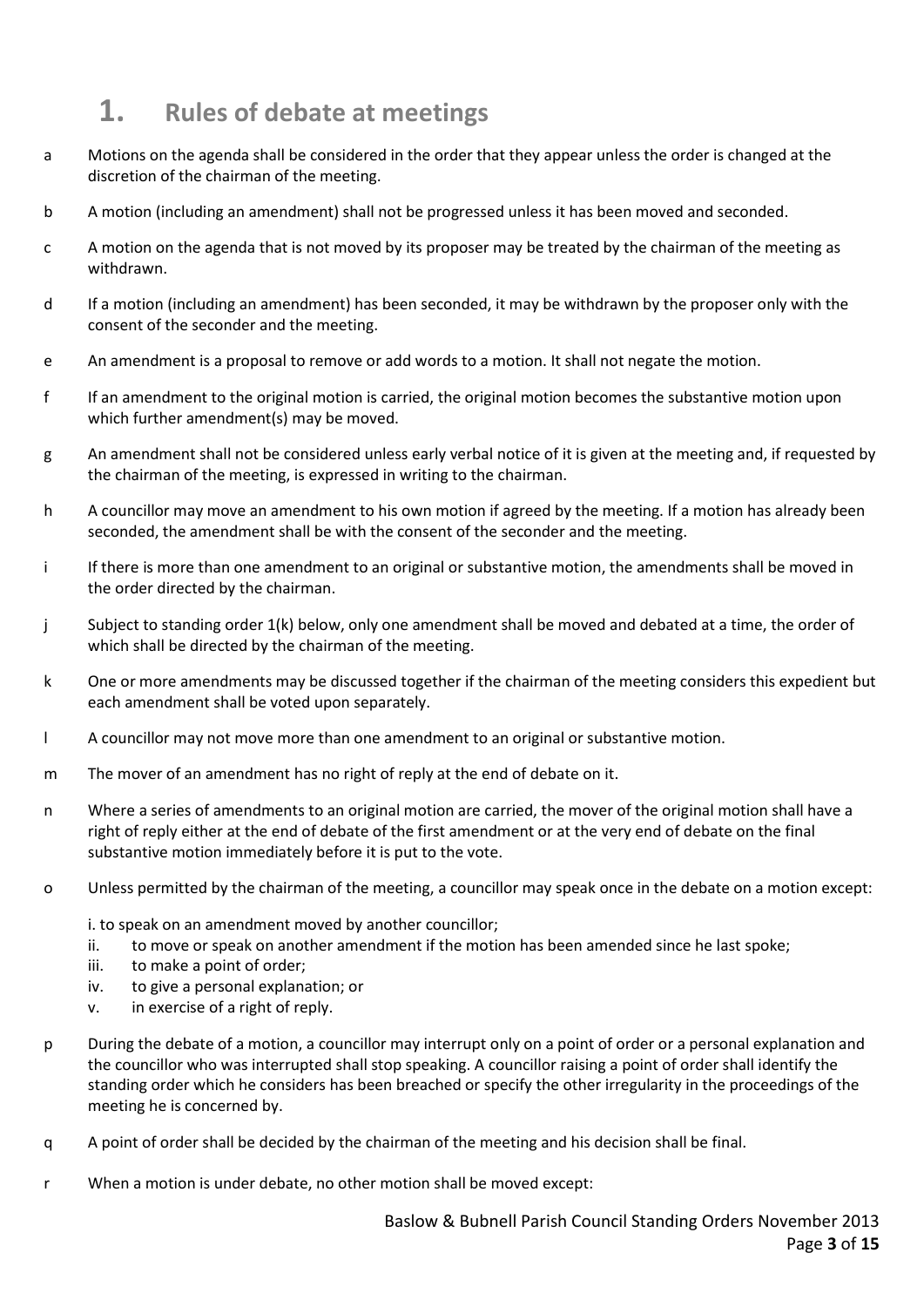- i. to amend the motion;
- ii. to proceed to the next business;
- iii. to adjourn the debate;
- iv. to put the motion to a vote;
- v. to ask a person to be no longer heard or to leave the meeting;
- vi. to refer a motion to a committee or sub-committee for consideration;
- vii. to exclude the public and press;
- viii. to adjourn the meeting; or
- ix. to suspend particular standing order(s) excepting those which reflect mandatory statutory requirements.
- s Before an original or substantive motion is put to the vote, the chairman of the meeting shall be satisfied that the motion has been sufficiently debated and that the mover of the motion under debate has exercised or waived his right of reply.
- t Excluding motions moved understanding order 1(r) above, the contributions or speeches by a councillor shall relate only to the motion under discussion and shall not exceed 5 minutes without the consent of the chairman of the meeting.

### 2. Disorderly conduct at meetings

- a No person shall obstruct the transaction of business at a meeting or behave offensively or improperly. If this standing order is ignored, the chairman of the meeting shall request such person(s) to moderate or improve their conduct.
- b If person(s) disregard the request of the chairman of the meeting to moderate or improve their conduct, any councillor or the chairman of the meeting may move that the person be no longer heard or excluded from the meeting. The motion, if seconded, shall be put to the vote without discussion.
- c If a resolution made under standing order 2(b) above is ignored, the chairman of the meeting may take further reasonable steps to restore order or to progress the meeting. This may include temporarily suspending or closing the meeting.

### 3. Meetings generally

**P**<sub>E</sub>Full Council meetings

**P**Committee meetings

**R**BSub-committee meetings

- $\overline{R}$ a Meetings shall not take place in premises which at the time of the meeting are used for the supply of alcohol, unless no other premises are available free of charge or at a reasonable cost.
- $\overline{R}$ b The minimum three clear days for notice of a meeting does not include the day on which notice was issued, the day of the meeting, a Sunday, a day of the Christmas break, a day of the Easter break or of a bank holiday or a day appointed for public thanksgiving or mourning.
- $\overline{R}$ c The minimum three clear days' public notice for a meeting does not include the day on which the notice was issued or the day of the meeting unless the meeting is convened at shorter notice OR [The minimum three clear days' public notice of a meeting does not include the day on which the notice was issued or the day of the meeting].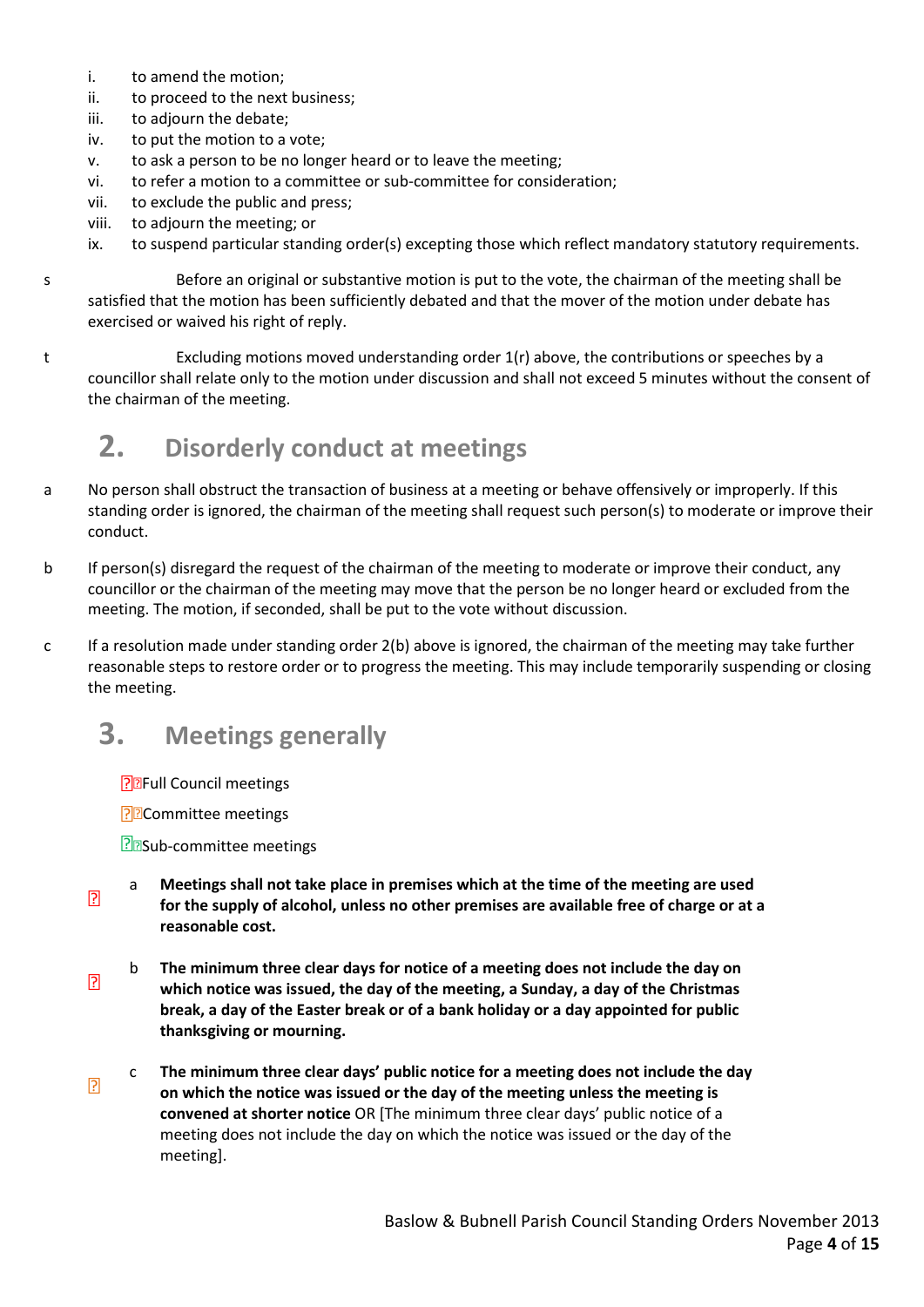- $\overline{?}$ d Meetings shall be open to the public unless their presence is prejudicial to the public interest by reason of the confidential nature of the business to be transacted or for other special reasons. The public's exclusion from part or all of a meeting shall be by a resolution which shall give reasons for the public's exclusion.
	- e Members of the public may make representations, answer questions and give evidence at a meeting which they are entitled to attend in respect of the business on the agenda.
	- f The period of time designated for public participation at a meeting in accordance with standing order 3(e) above shall not exceed 10 minutes unless directed by the chairman of the meeting.
	- g Subject to standing order 3(f) above, a member of the public shall not speak for more than 5 minutes.
	- h In accordance with standing order 3(e) above, a question shall not require a response at the meeting nor start a debate on the question. The chairman of the meeting may direct that a written or oral response be given.
	- i A person shall raise his hand when requesting to speak. The chairman of the meeting may at any time permit a person to be seated when speaking.
	- j A person who speaks at a meeting shall direct his comments to the chairman of the meeting.
	- k Only one person is permitted to speak at a time. If more than one person wants to speak, the chairman of the meeting shall direct the order of speaking.
- $\boxed{2}$ l Photographing, recording, broadcasting or transmitting the proceedings of a meeting by any means is not permitted without the Council's prior written consent.
- $P$ m The press shall be provided with reasonable facilities for the taking of their report of all or part of a meeting at which they are entitled to be present.
	- 卪 n Subject to standing orders which indicate otherwise, anything authorised or required to be done by, to or before the Chairman of the Council may in his absence be done by, to or before the Vice-Chairman of the Council (if any).
	- $\overline{?}$ o The Chairman, if present, shall preside at a meeting. If the Chairman is absent from a meeting, the Vice-Chairman, if present, shall preside. If both the Chairman and the Vice-Chairman are absent from a meeting, a councillor as chosen by the councillors present at the meeting shall preside at the meeting.
- **PRP** p Subject to a meeting being quorate, all questions at a meeting shall be decided by a majority of the councillors or councillors with voting rights present and voting.
- **PPP** q The chairman of a meeting may give an original vote on any matter put to the vote, and in the case of an equality of votes may exercise his casting vote whether or not he gave an original vote.

See standing orders 5(i) and (j) below for the different rules that apply in the election of the Chairman of the Council at the annual meeting of the council.

r Unless standing orders provide otherwise, voting on a question shall be by a show of hands. At the request of a councillor, the voting on any question shall be recorded so as to show whether each councillor present and voting gave his vote for or against that question. Such a request shall be made before moving on to the next item of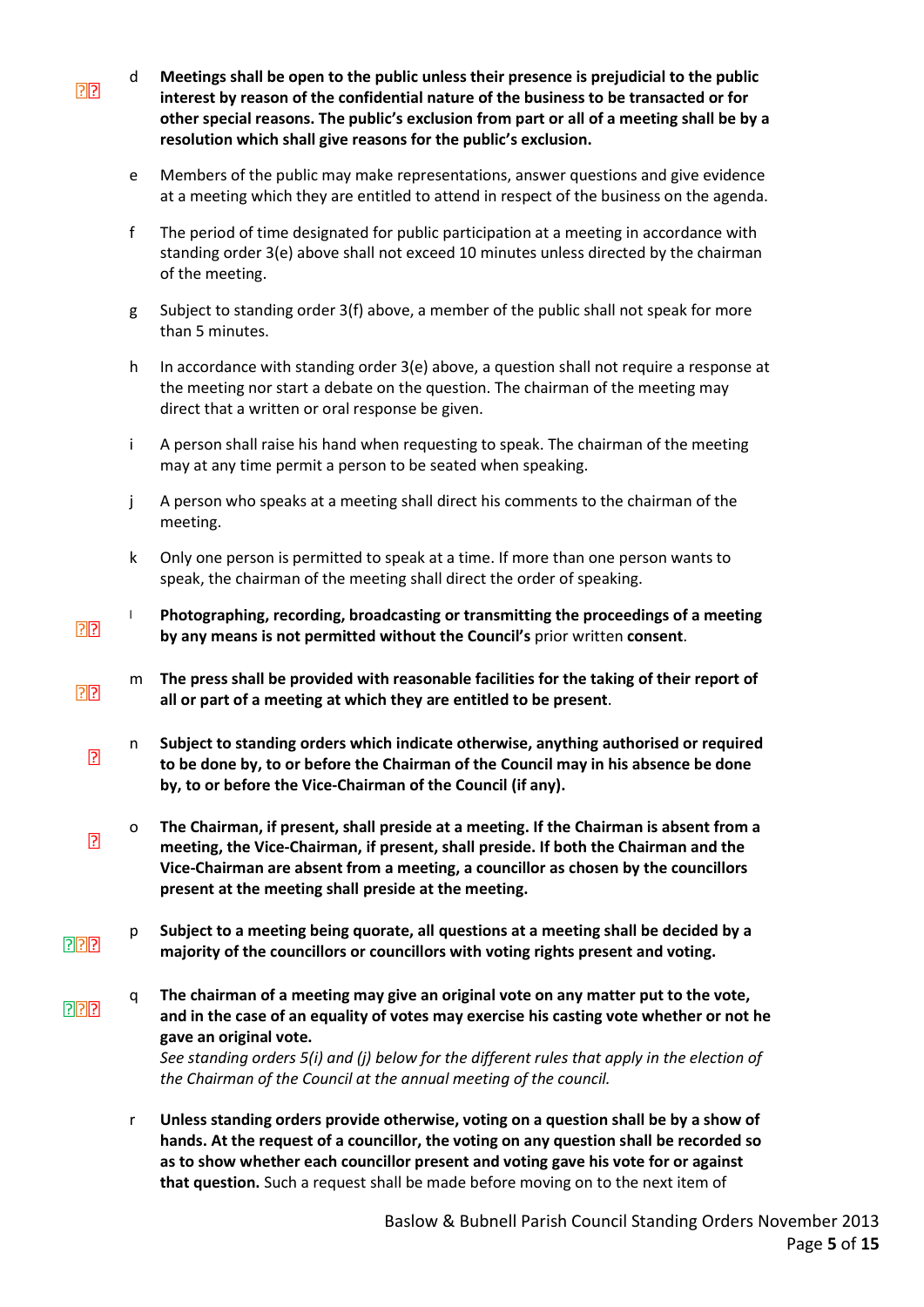business on the agenda.

- s The minutes of a meeting shall include an accurate record of the following: i.the time and place of the meeting;
	- ii. the names of councillors present and absent;
	- iii. interests that have been declared by councillors and non-councillors with voting rights;
	- iv. whether a councillor or non-councillor with voting rights left the meeting when matters that they held interests in were being considered;
	- v. if there was a public participation session; and
	- vi. the resolutions made.
- $7777$ t A councillor or a non-councillor with voting rights who has a disclosable pecuniary interest or another interest as set out in the council's code of conduct in a matter being considered at a meeting is subject to statutory limitations or restrictions under the code on his right to participate and vote on that matter.
	- $\overline{P}$ u No business may be transacted at a meeting unless at least one-third of the whole number of members of the council are present and in no case shall the quorum of a meeting be less than three.

See standing order 4d(viii) below for the quorum of a committee or sub-committee meeting.

- $P$ If a meeting is or becomes inquorate no business shall be transacted and the meeting shall be closed. The business on the agenda for the meeting shall be adjourned to another meeting.
	- w A meeting shall not exceed a period of 3 hours.

### 4. Committees and sub-committees

- a Unless the council determines otherwise, a committee may appoint a sub-committee whose terms of reference and members shall be determined by the committee.
- b The members of a committee may include non-councillors unless it is a committee which regulates and controls the finances of the council.
- c Unless the council determines otherwise, all the members of an advisory committee and a sub-committee of the advisory committee may be non-councillors.
- d The council may appoint standing committees or other committees as may be necessary, and:
	- i. shall determine their terms of reference;
	- ii. shall determine the number and time of the ordinary meetings of a standing committee up until the date of the next annual meeting of full council;
	- iii. shall permit a committee, other than in respect of the ordinary meetings of a committee, to determine the number and time of its meetings;
	- iv. shall, subject to standing orders 4(b) and (c) above, appoint and determine the terms of office of members of such a committee;
	- v. may, subject to standing orders 4(b) and (c) above, appoint and determine the terms of office of the substitute members to a committee whose role is to replace the ordinary members at a meeting of a committee if the ordinary members of the committee confirm to the Proper Officer 1 day before the meeting that they are unable to attend;
	- vi. shall, after it has appointed the members of a standing committee, appoint the chairman of the standing committee;
	- vii. shall permit a committee other than a standing committee, to appoint its own chairman at the first meeting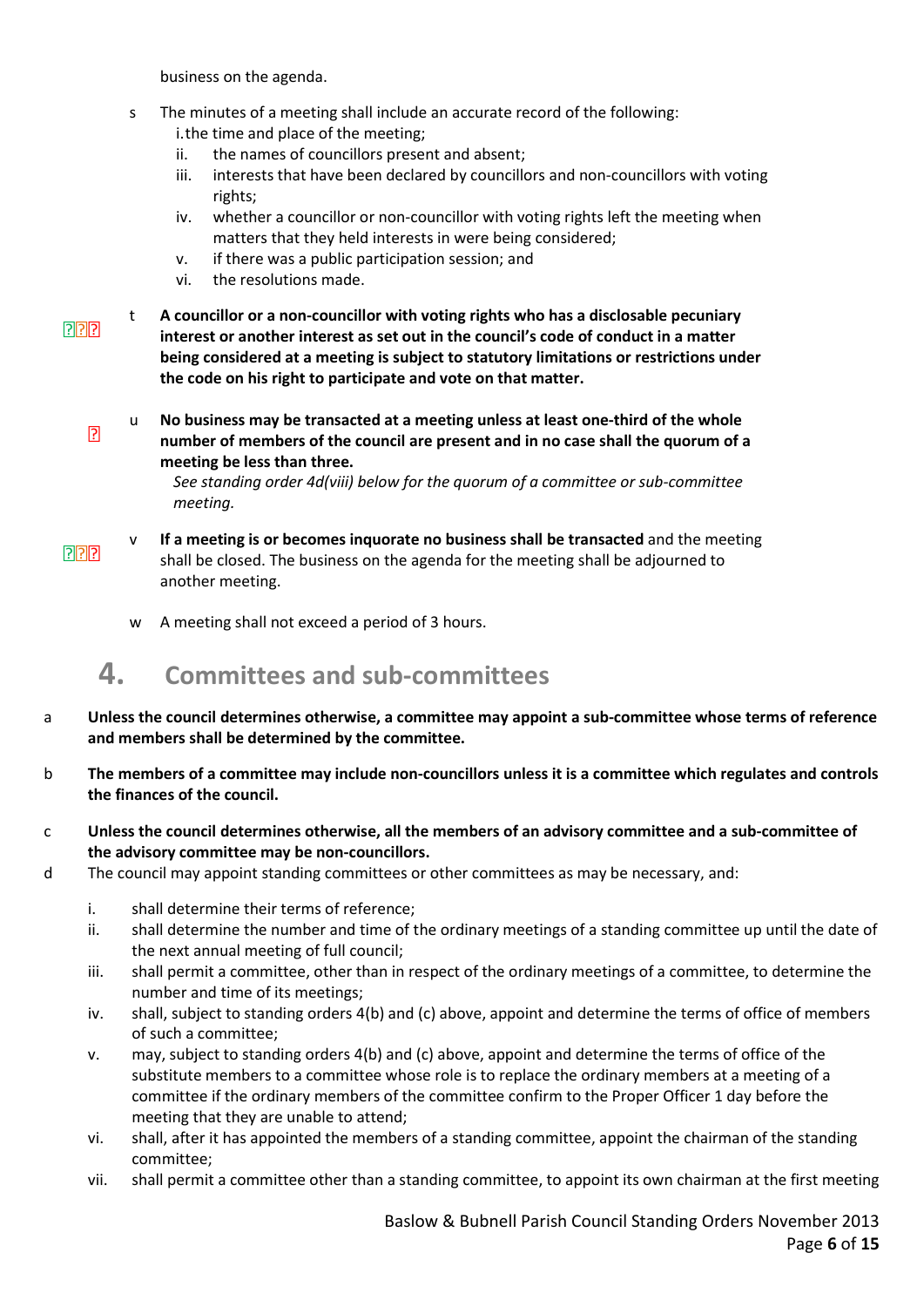of the committee;

- viii. shall determine the place, notice requirements and quorum for a meeting of a committee and a subcommittee which shall be no less than three;
- ix. shall determine if the public may participate at a meeting of a committee;
- x. shall determine if the public and press are permitted to attend the meetings of a sub-committee and also the advance public notice requirements, if any, required for the meetings of a sub-committee;
- xi. shall determine if the public may participate at a meeting of a sub-committee that they are permitted to attend; and
- xii. may dissolve a committee.

# 5. Ordinary council meetings

- a In an election year, the annual meeting of the council shall be held on or within 14 days following the day on which the new councillors elected take office.
- b In a year which is not an election year, the annual meeting of a council shall be held on such day in May as the council may direct.
- c If no other time is fixed, the annual meeting of the council shall take place at 6pm.
- d In addition to the annual meeting of the council, at least three other ordinary meetings shall be held in each year on such dates and times as the council directs.
- e The first business conducted at the annual meeting of the council shall be the election of the Chairman and Vice-Chairman (if any) of the Council.
- f The Chairman of the Council, unless he has resigned or becomes disqualified, shall continue in office and preside at the annual meeting until his successor is elected at the next annual meeting of the council.
- g The Vice-Chairman of the Council, if any, unless he resigns or becomes disqualified, shall hold office until immediately after the election of the Chairman of the Council at the next annual meeting of the council.
- h In an election year, if the current Chairman of the Council has not been re-elected as a member of the council, he shall preside at the meeting until a successor Chairman of the Council has been elected. The current Chairman of the Council shall not have an original vote in respect of the election of the new Chairman of the Council but must give a casting vote in the case of an equality of votes.
- i In an election year, if the current Chairman of the Council has been re-elected as a member of the council, he shall preside at the meeting until a new Chairman of the Council has been elected. He may exercise an original vote in respect of the election of the new Chairman of the Council and must give a casting vote in the case of an equality of votes.
- j Following the election of the Chairman of the Council and Vice-Chairman (if any) of the Council at the annual meeting of the council, the business of the annual meeting shall include:
	- i. In an election year, delivery by the Chairman of the Council and councillors of their acceptance of office forms unless the council resolves for this to be done at a later date. In a year which is not an election year, delivery by the Chairman of the Council of his acceptance of office form unless the council resolves for this to be done at a later date;
	- ii. Confirmation of the accuracy of the minutes of the last meeting of the council;
	- iii. Receipt of the minutes of the last meeting of a committee;
	- iv. Consideration of the recommendations made by a committee;
	- v. Review of delegation arrangements to committees, sub-committees, staff and other local authorities;
	- vi. Review of the terms of reference for committees;
	- vii. Appointment of members to existing committees;
	- viii. Appointment of any new committees in accordance with standing order 4 above;
	- ix. Review and adoption of appropriate standing orders and financial regulations;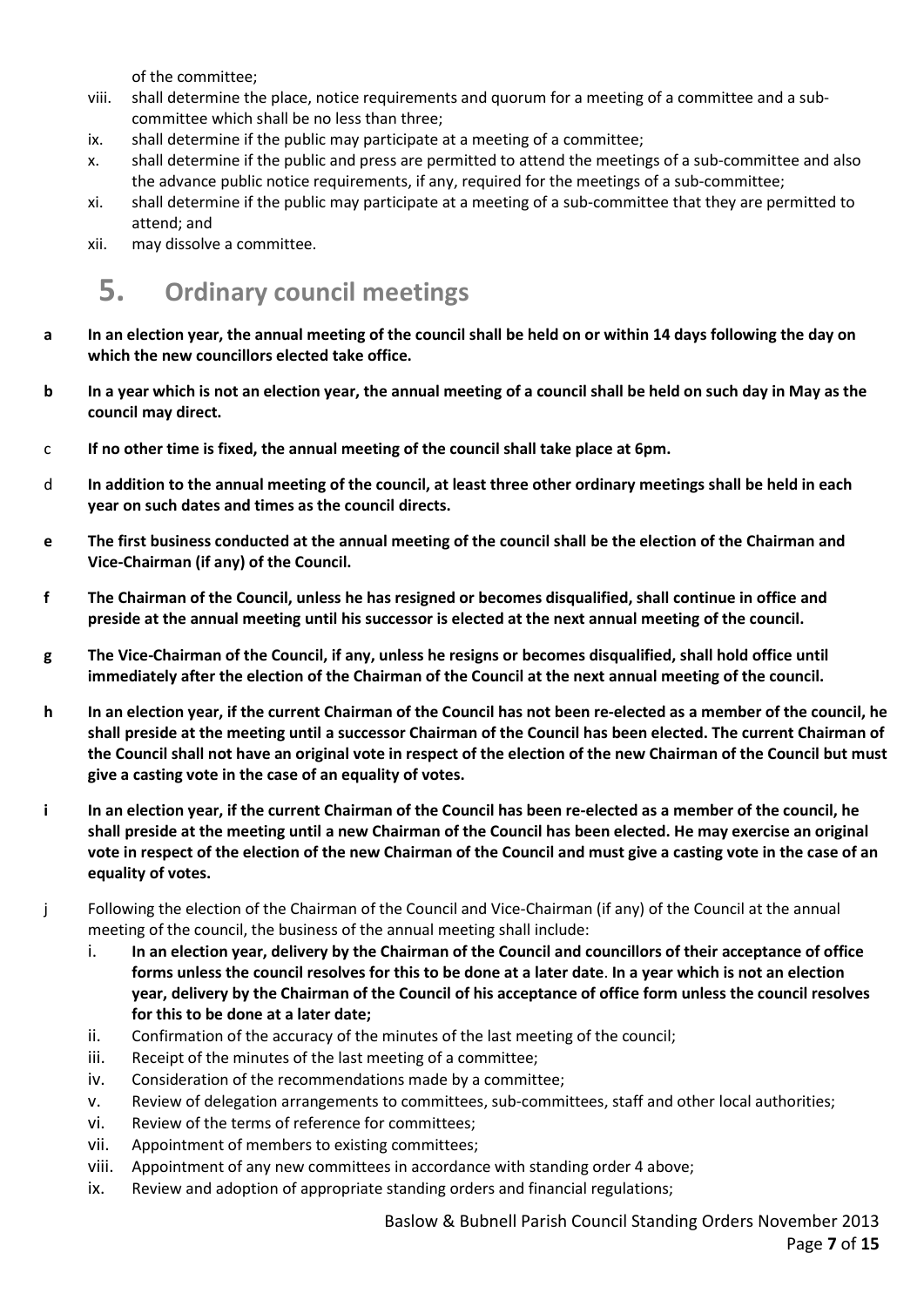- x. Review of arrangements, including any charters and agency agreements, with other local authorities and review of contributions made to expenditure incurred by other local authorities;
- xi. Review of representation on or work with external bodies and arrangements for reporting back;
- xii. (*England*) In an election year, to make arrangements with a view to the council becoming eligible to exercise the general power of competence in the future;
- xiii. Review of inventory of land and assets including buildings and office equipment;
- xiv. Confirmation of arrangements for insurance cover in respect of all insured risks;
- xv. Review of the council's and/or staff subscriptions to other bodies;
- xvi. Review of the council's complaints procedure;
- xvii. Review of the council's procedures for handling requests made under the Freedom of Information Act 2000 and the Data Protection Act 1998;
- xviii. Review of the council's policy for dealing with the press/media; and
- xix. Determining the time and place of ordinary meetings of the full council up to and including the next annual meeting of full council.

# 6. Extraordinary meetings of the council and committees and sub-committees

- a The Chairman of the Council may convene an extraordinary meeting of the council at any time.
- b If the Chairman of the Council does not or refuses to call an extraordinary meeting of the council within seven days of having been requested in writing to do so by two councillors, any two councillors may convene an extraordinary meeting of the council. The public notice giving the time, place and agenda for such a meeting must be signed by the two councillors.
- c The chairman of a committee [or a sub-committee] may convene an extraordinary meeting of the committee [or the sub-committee] at any time.
- d If the chairman of a committee [or a sub-committee] does not or refuses to call an extraordinary meeting within 7 days of having been requested by to do so by 2 members of the committee [or the sub-committee], any 2 members of the committee [and the sub-committee] may convene an extraordinary meeting of a committee [and a sub-committee].

### 7. Previous resolutions

- a A resolution shall not be reversed within six months except either by a special motion, which requires written notice by at least 2 councillors to be given to the Proper Officer in accordance with standing order 9 below, or by a motion moved in pursuance of the recommendation of a committee or a sub-committee.
- b When a motion moved pursuant to standing order 7(a) above has been disposed of, no similar motion may be moved within a further six months.

# 8. Voting on appointments

- a Where more than two persons have been nominated for a position to be filled by the council and none of those persons has received an absolute majority of votes in their favour, the name of the person having the least number of votes shall be struck off the list and a fresh vote taken. This process shall continue until a majority of votes is given in favour of one person. A tie in votes may be settled by the casting vote exerciseable by the chairman of the meeting.
	- 9. Motions for a meeting that require written notice to be given to the Proper Officer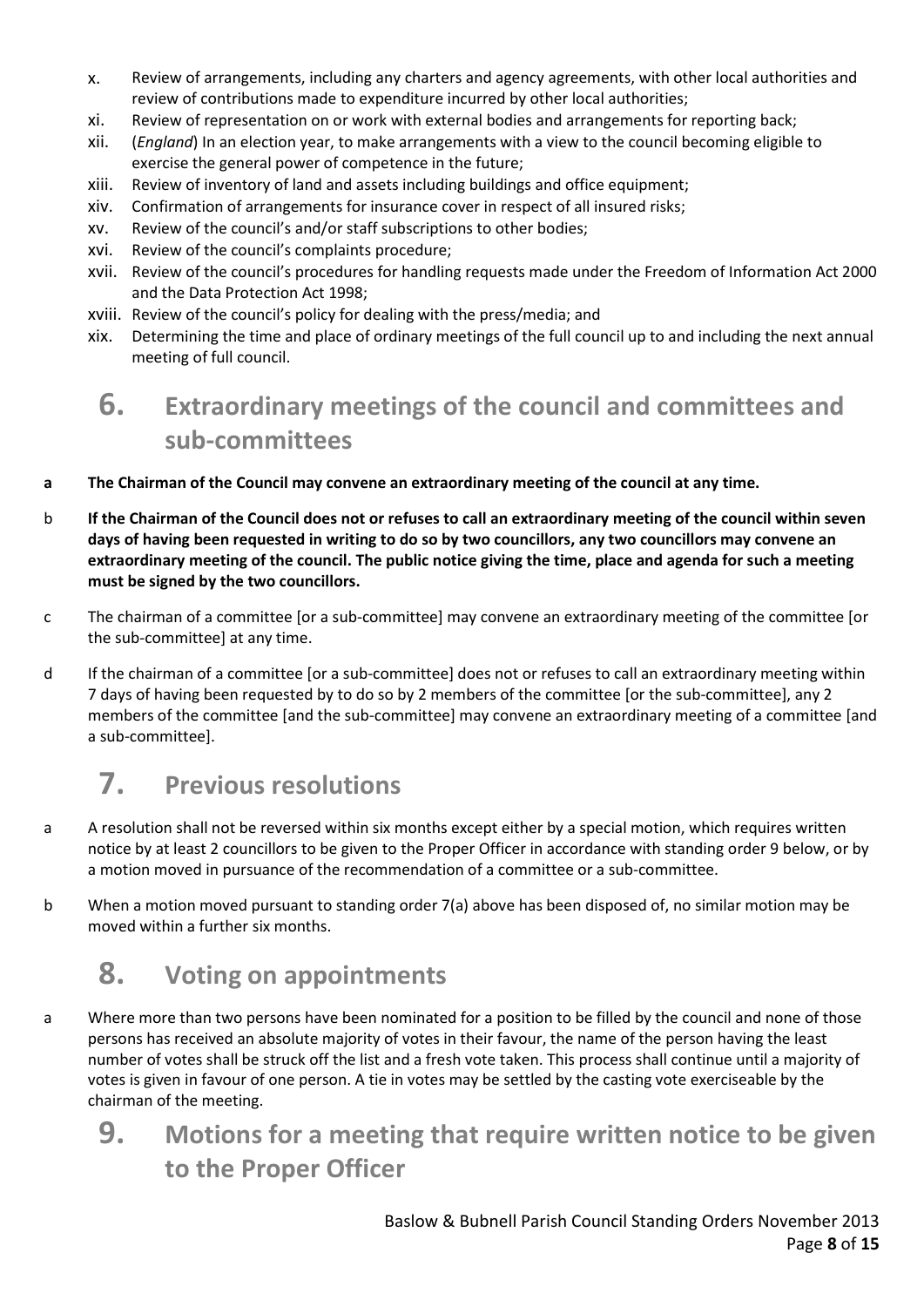- a A motion shall relate to the responsibilities of the meeting which it is tabled for and in any event shall relate to the performance of the council's statutory functions, powers and obligations or an issue which specifically affects the council's area or its residents.
- b No motion may be moved at a meeting unless it is on the agenda and the mover has given written notice of its wording to the Proper Officer at least 3 clear days before the meeting. Clear days do not include the day of the notice or the day of the meeting.
- c The Proper Officer may, before including a motion on the agenda received in accordance with standing order 9(b) above, correct obvious grammatical or typographical errors in the wording of the motion.
- d If the Proper Officer considers the wording of a motion received in accordance with standing order 9(b) above is not clear in meaning, the motion shall be rejected until the mover of the motion resubmits it in writing to the Proper Officer so that it can be understood at least 3 clear days before the meeting.
- e If the wording or subject of a proposed motion is considered improper, the Proper Officer shall consult with the chairman of the forthcoming meeting or, as the case may be, the councillors who have convened the meeting, to consider whether the motion shall be included in the agenda or rejected.
- f Subject to standing order 9(e) above, the decision of the Proper Officer as to whether or not to include the motion on the agenda shall be final.
- g Motions received shall be recorded in a book for that purpose and numbered in the order that they are received.
- h Motions rejected shall be recorded in a book for that purpose with an explanation by the Proper Officer for their rejection.

### 10. Motions at a meeting that do not require written notice

- a The following motions may be moved at a meeting without written notice to the Proper Officer;
	- i. to correct an inaccuracy in the draft minutes of a meeting;
	- ii. to move to a vote;
	- iii. to defer consideration of a motion;
	- iv. to refer a motion to a particular committee or sub-committee;
	- v. to appoint a person to preside at a meeting;
	- vi. to change the order of business on the agenda;
	- vii. to proceed to the next business on the agenda;
	- viii. to require a written report;
	- ix. to appoint a committee or sub-committee and their members;
	- x. to extend the time limits for speaking;
	- xi. to exclude the press and public from a meeting in respect of confidential or sensitive information which is prejudicial to the public interest;
	- xii. to not hear further from a councillor or a member of the public;
	- xiii. to exclude a councillor or member of the public for disorderly conduct;
	- xiv. to temporarily suspend the meeting;
	- xv. to suspend a particular standing order (unless it reflects mandatory statutory requirements);
	- xvi. to adjourn the meeting; or
	- xvii. to close a meeting.

### 11. Handling confidential or sensitive information

- a The agenda, papers that support the agenda and the minutes of a meeting shall not disclose or otherwise undermine confidential or sensitive information which for special reasons would not be in the public interest.
- b Councillors and staff shall not disclose confidential or sensitive information which for special reasons would not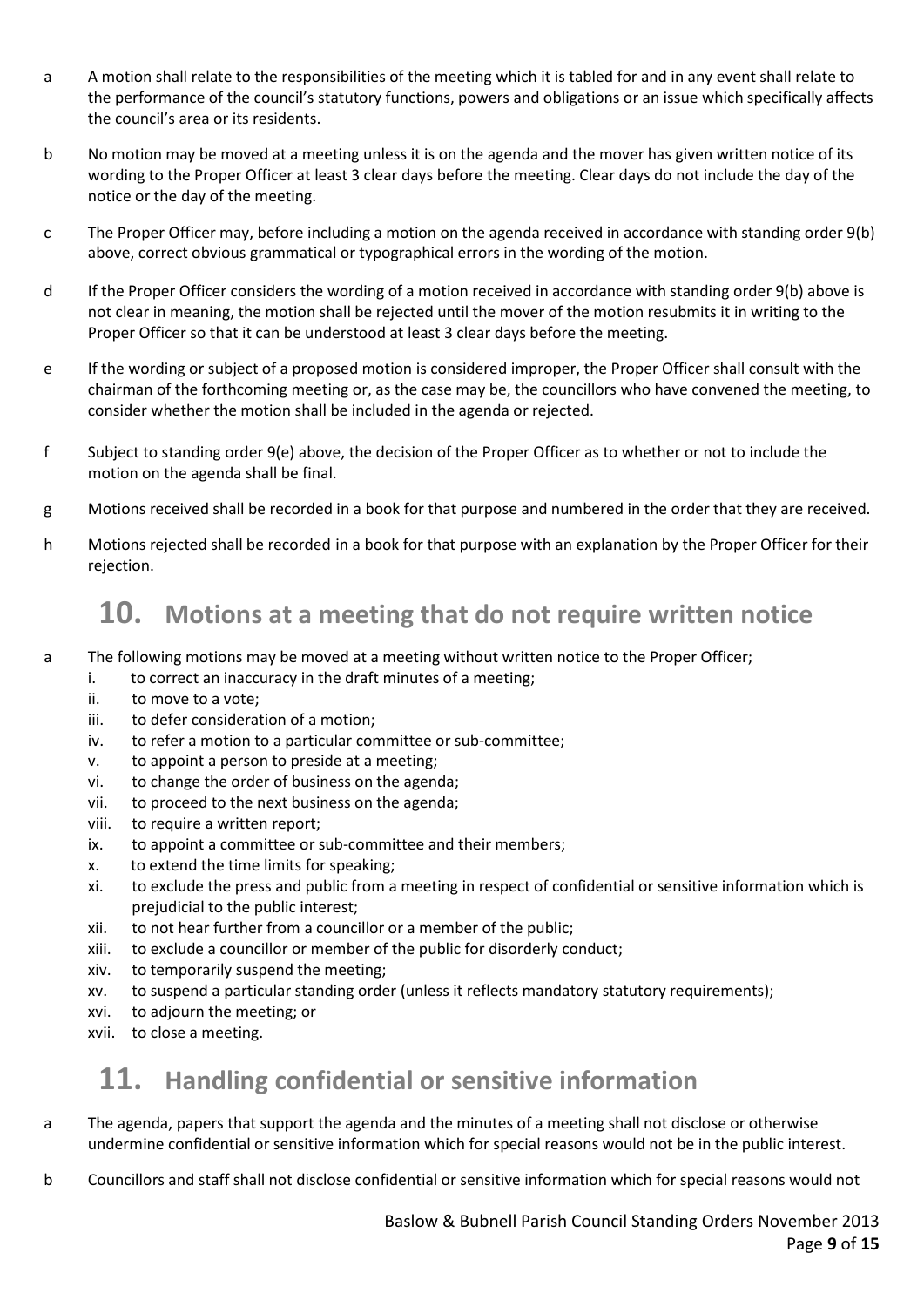be in the public interest.

# 12. Draft minutes

- a If the draft minutes of a preceding meeting have been served on councillors with the agenda to attend the meeting at which they are due to be approved for accuracy, they shall be taken as read.
- b There shall be no discussion about the draft minutes of a preceding meeting except in relation to their accuracy. A motion to correct an inaccuracy in the draft minutes shall be moved in accordance with standing order 10(a)(i) above.
- c The accuracy of draft minutes, including any amendment(s) made to them, shall be confirmed by resolution and shall be signed by the chairman of the meeting and stand as an accurate record of the meeting to which the minutes relate.
- d If the chairman of the meeting does not consider the minutes to be an accurate record of the meeting to which they relate, he shall sign the minutes and include a paragraph in the following terms or to the same effect: "The chairman of this meeting does not believe that the minutes of the meeting of the Baslow&Bubnell Parish Council held on [date] in respect of Baslow&Bubnell were a correct record but his view was not upheld by the meeting and the minutes are confirmed as an accurate record of the proceedings."
- e Upon a resolution which confirms the accuracy of the minutes of a meeting, the draft minutes or recordings of the meeting for which approved minutes exist shall be destroyed.

# 13. Code of conduct and dispensations

#### See also standing order 3(t) above.

- a All councillors and non-councillors with voting rights shall observe the code of conduct adopted by the council.
- b Unless he has been granted a dispensation, a councillor or non-councillor with voting rights shall withdraw from a meeting when it is considering a matter in which he has a disclosable pecuniary interest. He may return to the meeting after it has considered the matter in which he had the interest.
- c Unless he has been granted a dispensation, a councillor or non-councillor with voting rights shall withdraw from a meeting when it is considering a matter in which he has another interest if so required by the council's code of conduct. He may return to the meeting after it has considered the matter in which he had the interest.
- d Dispensation requests shall be in writing and submitted to the Proper Officer as soon as possible before the meeting, or failing that, at the start of the meeting for which the dispensation is required.
- e A decision as to whether to grant a dispensation shall be made by the Proper Officer and that decision is final.
- f A dispensation request shall confirm:
	- i. the description and the nature of the disclosable pecuniary interest or other interest to which the request for the dispensation relates;
	- ii. whether the dispensation is required to participate at a meeting in a discussion only or a discussion and a vote;
	- iii. the date of the meeting or the period (not exceeding four years) for which the dispensation is sought; and
	- iv. an explanation as to why the dispensation is sought.
- g Subject to standing orders 13(d) and (f) above, dispensations requests shall be considered [by the Proper Officer before the meeting or, if this is not possible, at the start of the meeting for which the dispensation is required] OR [at the beginning of the meeting of the council, or committee or a sub-committee for which the dispensation is required].
- Baslow & Bubnell Parish Council Standing Orders November 2013 Page 10 of 15 h A dispensation may be granted in accordance with standing order 13(e) above if having regard to all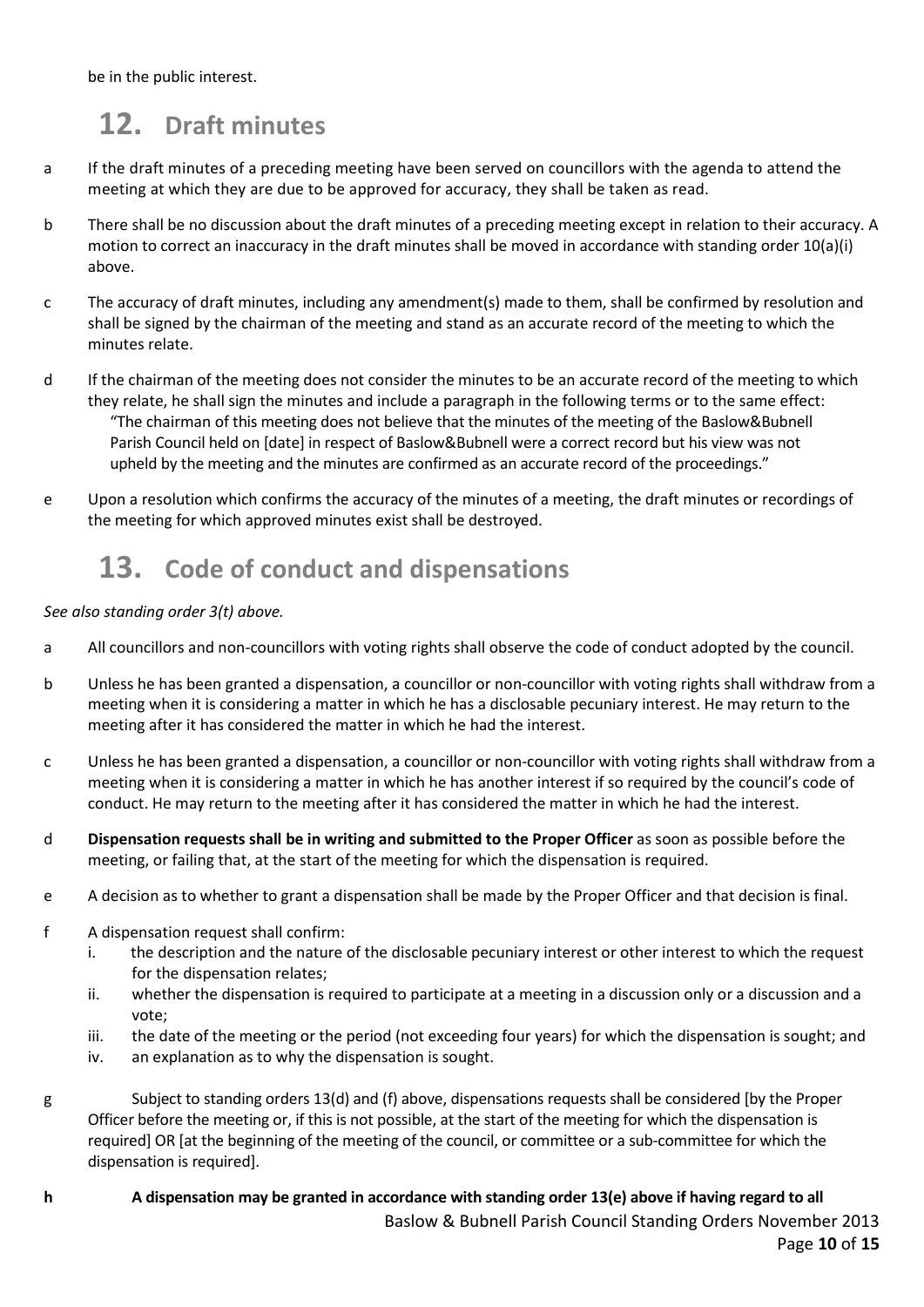relevant circumstances the following applies:

- i. without the dispensation the number of persons prohibited from participating in the particular business would be so great a proportion of the meeting transacting the business as to impede the transaction of the business or
- ii. granting the dispensation is in the interests of persons living in the council's area or
- iii. it is otherwise appropriate to grant a dispensation.

# 14. Code of conduct complaints

- a Upon notification by the District or County Council that it is dealing with a complaint that a councillor or noncouncillor with voting rights has breached the council's code of conduct, the Proper Officer shall, subject to standing order 11 above, report this to the council.
- b Where the notification in standing order 14(a) above relates to a complaint made by the Proper Officer, the Proper Officer shall notify the Chairman of Council of this fact, and the Chairman shall nominate another staff member to assume the duties of the Proper Officer in relation to the complaint until it has been determined [(England) and the council has agreed what action, if any, to take in accordance with standing order 14(d) below].
- c The council may:
	- i. provide information or evidence where such disclosure is necessary to progress an investigation of the complaint or is required by law;
	- ii. seek information relevant to the complaint from the person or body with statutory responsibility for investigation of the matter;
- d Upon notification by the District or Unitary Council that a councillor or non-councillor with voting rights has breached the council's code of conduct, the council shall consider what, if any, action to take against him. Such action excludes disqualification or suspension from office.

# 15. Proper Officer

- a The Proper Officer shall be either (i) the clerk or (ii) other staff member(s) nominated by the council to undertake the work of the Proper Officer when the Proper Officer is absent.
- b The Proper Officer shall:
	- i. at least three clear days before a meeting of the council, a committee and a sub-committee serve on councillors a summons, by email, confirming the time, place and the agenda provided any such email contains the electronic signature and title of the Proper Officer. See standing order 3(b) above for the meaning of clear days for a meeting of a full council and standing

order 3 (c) above for a meeting of a committee.

- ii. give public notice of the time, place and agenda at least three clear days before a meeting of the council or a meeting of a committee or a sub-committee (provided that the public notice with agenda of an extraordinary meeting of the council convened by councillors is signed by them); See standing order 3(b) above for the meaning of clear days for a meeting of a full council and standing order 3(c) above for a meeting of a committee.
- iii. subject to standing order 9 above, include on the agenda all motions in the order received unless a councillor has given written notice at least 3 days before the meeting confirming his withdrawal of it;
- iv. convene a meeting of full council for the election of a new Chairman of the Council, occasioned by a casual vacancy in his office;
- v. facilitate inspection of the minute book by local government electors;
- vi. receive and retain copies of byelaws made by other local authorities;
- vii. retain acceptance of office forms from councillors;
- viii. retain a copy of every councillor's register of interests;
- ix. assist with responding to requests made under the Freedom of Information Act 2000 and Data Protection Act 1998, in accordance with and subject to the council's policies and procedures relating to the same;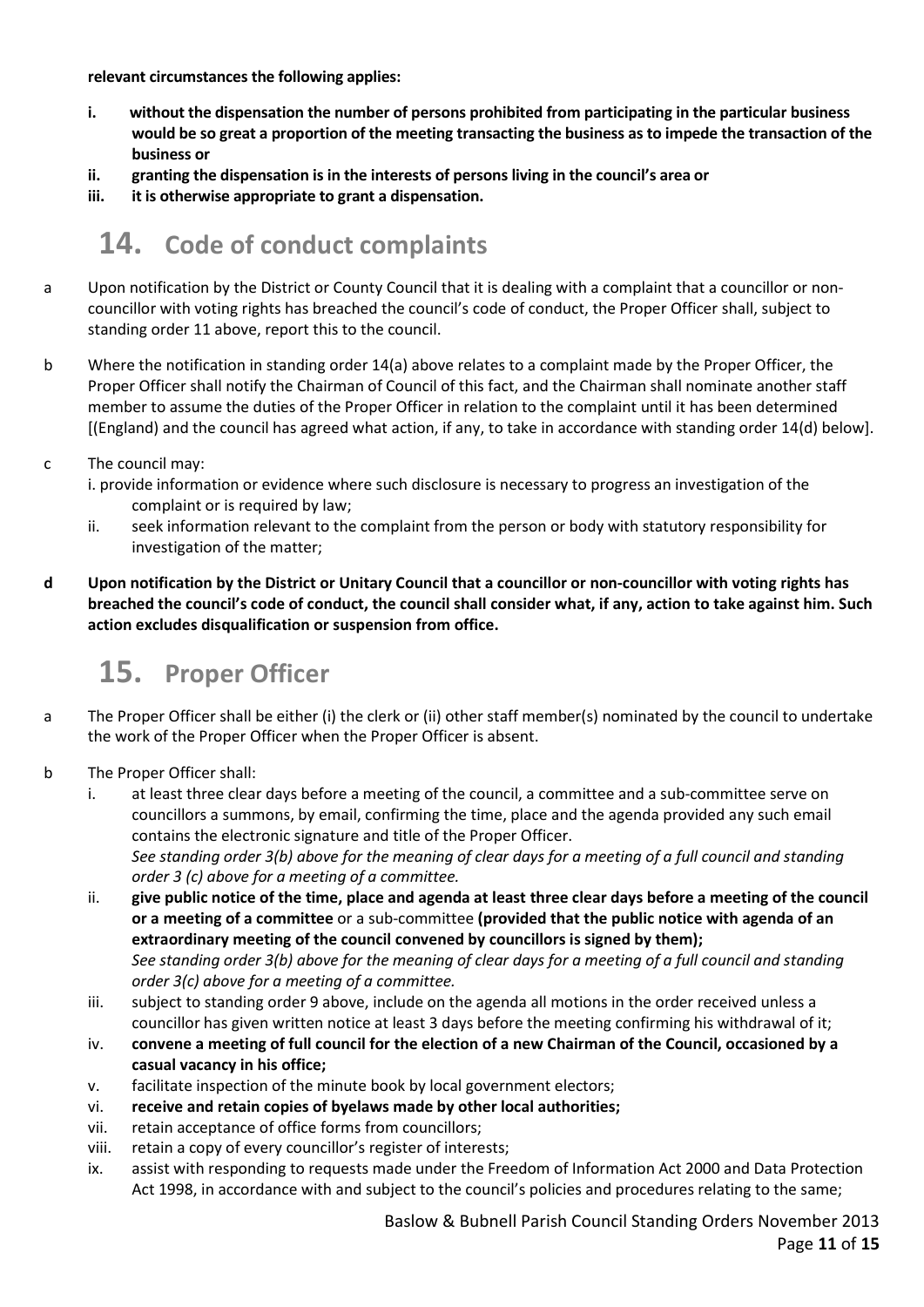- x. receive and send general correspondence and notices on behalf of the council except where there is a resolution to the contrary;
- xi. manage the organisation, storage of, access to and destruction of information held by the council in paper and electronic form;
- xii. arrange for legal deeds to be executed; See also standing order 22 below.
- xiii. arrange or manage the prompt authorisation, approval, and instruction regarding any payments to be made by the council in accordance with the council's financial regulations;
- xiv. record every planning application notified to the council and the council's response to the local planning authority in a book for such purpose;
- xv. refer a planning application received by the council to the Chairman or in his absence the Vice-Chairman of the Council within two working days of receipt to facilitate an extraordinary meeting if the nature of a planning application requires consideration before the next ordinary meeting of Baslow&Bubnell Parish Council;
- xvi. manage access to information about the council via the publication scheme; and
- xvii. retain custody of the seal of the council (if any) which shall not be used without a resolution to that effect. See also standing order 22 below.

# 16. Responsible Financial Officer

a The council shall appoint appropriate staff member(s) to undertake the work of the Responsible Financial Officer when the Responsible Financial Officer is absent.

# 17. Accounts and accounting statements

- a "Proper practices" in standing orders refer to the most recent version of [Governance and Accountability for Local Councils – a Practitioners' Guide (England)] OR [Governance and Accountability for Local Councils in Wales – A Practitioners' Guide].
- b All payments by the council shall be authorised, approved and paid in accordance with the law, proper practices and the council's financial regulations.
- c The Responsible Financial Officer shall supply to each councillor as soon as practicable after 30 June, 30 September and 31 December in each year a statement to summarise:
	- i. the council's receipts and payments for each quarter;
	- ii. the council's aggregate receipts and payments for the year to date;
	- iii. the balances held at the end of the quarter being reported

and which includes a comparison with the budget for the financial year and highlights any actual or potential overspends.

- d As soon as possible after the financial year end at 31 March, the Responsible Financial Officer shall provide:
	- i. each councillor with a statement summarising the council's receipts and payments for the last quarter and the year to date for information; and
	- ii. to the full council the accounting statements for the year in the form of Section 1 of the annual return, as required by proper practices, for consideration and approval.
- e The year end accounting statements shall be prepared in accordance with proper practices and applying the form of accounts determined by the council (receipts and payments, or income and expenditure) for a year to 31 March. A completed draft annual return shall be presented to each councillor before the end of the following month of May. The annual return of the council, which is subject to external audit, including the annual governance statement, shall be presented to council for consideration and formal approval before 30 June.

# 18. Financial controls and procurement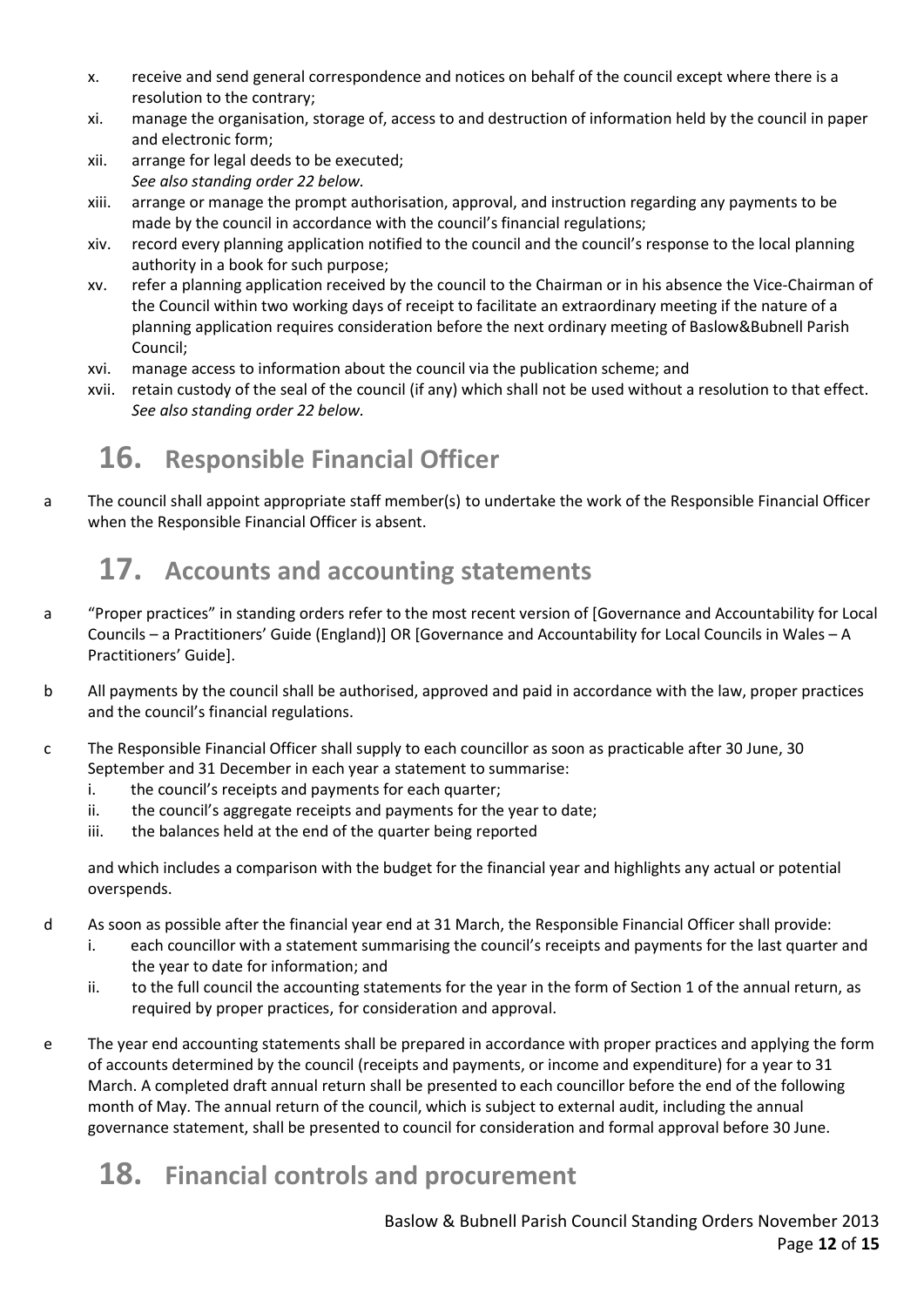- a The council shall consider and approve financial regulations drawn up by the Responsible Financial Officer, which shall include detailed arrangements in respect of the following:
	- i. the keeping of accounting records and systems of internal controls;
	- ii. the assessment and management of financial risks faced by the council;
	- iii. the work of the independent internal auditor in accordance with proper practices and the receipt of regular reports from the internal auditor, which shall be required at least annually;
	- iv. the inspection and copying by councillors and local electors of the council's accounts and/or orders of payments; and
	- v. procurement policies (subject to standing order 18(c) below) including the setting of values for different procedures where a contract has an estimated value of less than [£60,000].
- b Financial regulations shall be reviewed regularly and at least annually for fitness of purpose.
- c Financial regulations shall confirm that a proposed contract for the supply of goods, materials, services and the execution of works with an estimated value in excess of £1,000 shall be procured on the basis of a formal tender as summarised in standing order 18(d) below.
- d Subject to additional requirements in the financial regulations of the council, the tender process for contracts for the supply of goods, materials, services or the execution of works shall include, as a minimum, the following steps:
	- i. a specification for the goods, materials, services or the execution of works shall be drawn up;
	- ii. an invitation to tender shall be drawn up to confirm (i) the council's specification (ii) the time, date and address for the submission of tenders (iii) the date of the council's written response to the tender and (iv) the prohibition on prospective contractors contacting councillors or staff to encourage or support their tender outside the prescribed process;
	- iii. the invitation to tender shall be advertised in a local newspaper and in any other manner that is appropriate;
	- iv. tenders are to be submitted in writing in a sealed marked envelope addressed to the Proper Officer;
	- v. tenders shall be opened by the Proper Officer in the presence of at least one councillor after the deadline for submission of tenders has passed;
	- vi. tenders are to be reported to and considered by the appropriate meeting of the council or a committee or sub-committee with delegated responsibility.
- e Neither the council, nor a committee or a sub-committee with delegated responsibility for considering tenders, is bound to accept the lowest value tender.
- f Where the value of a contract is likely to exceed £138,893 (or other threshold specified by the Office of Government Commerce from time to time) the council must consider whether the Public Contracts Regulations 2006 (SI No. 5, as amended) and the Utilities Contracts Regulations 2006 (SI No. 6, as amended) apply to the contract and, if either of those Regulations apply, the council must comply with EU procurement rules.

# 19. Handling staff matters

- a A matter personal to a member of staff that is being considered by a meeting of council is subject to standing order 11 above.
- b Subject to the council's policy regarding absences from work, the council's most senior member of staff shall notify the chairman, if he is not available, the vice-chairman of absence occasioned by illness or other reason and that person shall report such absence to Council at its next meeting.
- c The chairman or in his absence, the vice-chairman shall upon a resolution conduct a review of the performance and annual appraisal of the work of [the employee's job title. The reviews and appraisal shall be reported in writing and is subject to approval by resolution by the Council.
- d Subject to the council's policy regarding the handling of grievance matters, the council's most senior employee (or other employees) shall contact the chairman or in his absence, the vice-chairman in respect of an informal or formal grievance matter, and this matter shall be reported back and progressed by resolution of the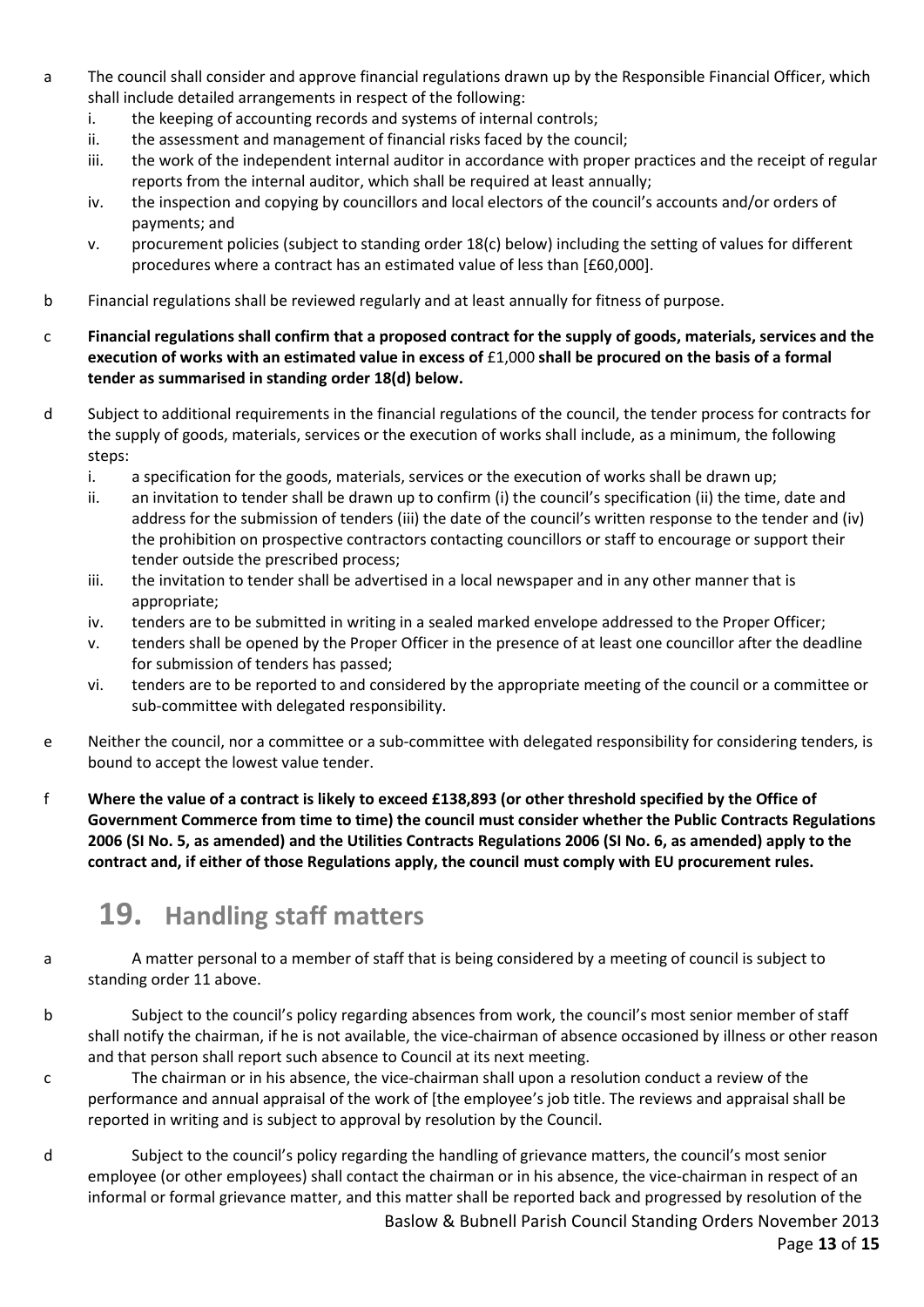Council.

- e Subject to the council's policy regarding the handling of grievance matters, if an informal or formal grievance matter raised by [the employee's job title] relates to the chairman or vice-chairman of the Council, this shall be communicated to another member of the Council, which shall be reported back and progressed by resolution of the Council.
- f Any persons responsible for all or part of the management of staff shall treat the written records of all meetings relating to their performance, capabilities, grievance or disciplinary matters as confidential and secure.
- g The council shall keep all written records relating to employees secure. All paper records shall be secured and locked and electronic records shall be password protected and encrypted.
- h Only persons with line management responsibilities shall have access to staff records referred to in standing orders 19(f) and (g) above if so justified.
- i Access and means of access by keys and/or computer passwords to records of employment referred to in standing orders 19(f) and (g) above shall be provided only to (post holder) and/or the Chairman of the Council

# 20. Requests for information

- a Requests for information held by the council shall be handled in accordance with the council's policy in respect of handling requests under the Freedom of Information Act 2000 and the Data Protection Act 1998.
- b Correspondence from, and notices served by, the Information Commissioner shall be referred by the Proper Officer to the chairman of Council. The said committee shall have the power to do anything to facilitate compliance with the Freedom of Information Act 2000.

# 21. Relations with the press/media

a Requests from the press or other media for an oral or written comment or statement from the Council, its councillors or staff shall be handled in accordance with the Council's policy in respect of dealing with the press and/or other media.

# 22. Execution and sealing of legal deeds

#### See also standing orders 15(b)(xii) and (xvii) above.

- a A legal deed shall not be executed on behalf of the council unless authorised by a resolution.
- b Subject to standing order 22(a) above, any two councillors may sign, on behalf of the council, any deed required by law and the Proper Officer shall witness their signatures.

# 23. Communicating with District and County or Unitary councillors

- a An invitation to attend a meeting of the council shall be sent, together with the agenda, to the ward councillor(s) of the District and County Council representing the area of the council.
- b Unless the council determines otherwise, a copy of each letter sent to the District and County Council shall be sent to the ward councillor(s) representing the area of the council.

# 24. Restrictions on councillor activities

a. Unless authorised by a resolution, no councillor shall: i. inspect any land and/or premises which the council has a right or duty to inspect; or

Baslow & Bubnell Parish Council Standing Orders November 2013